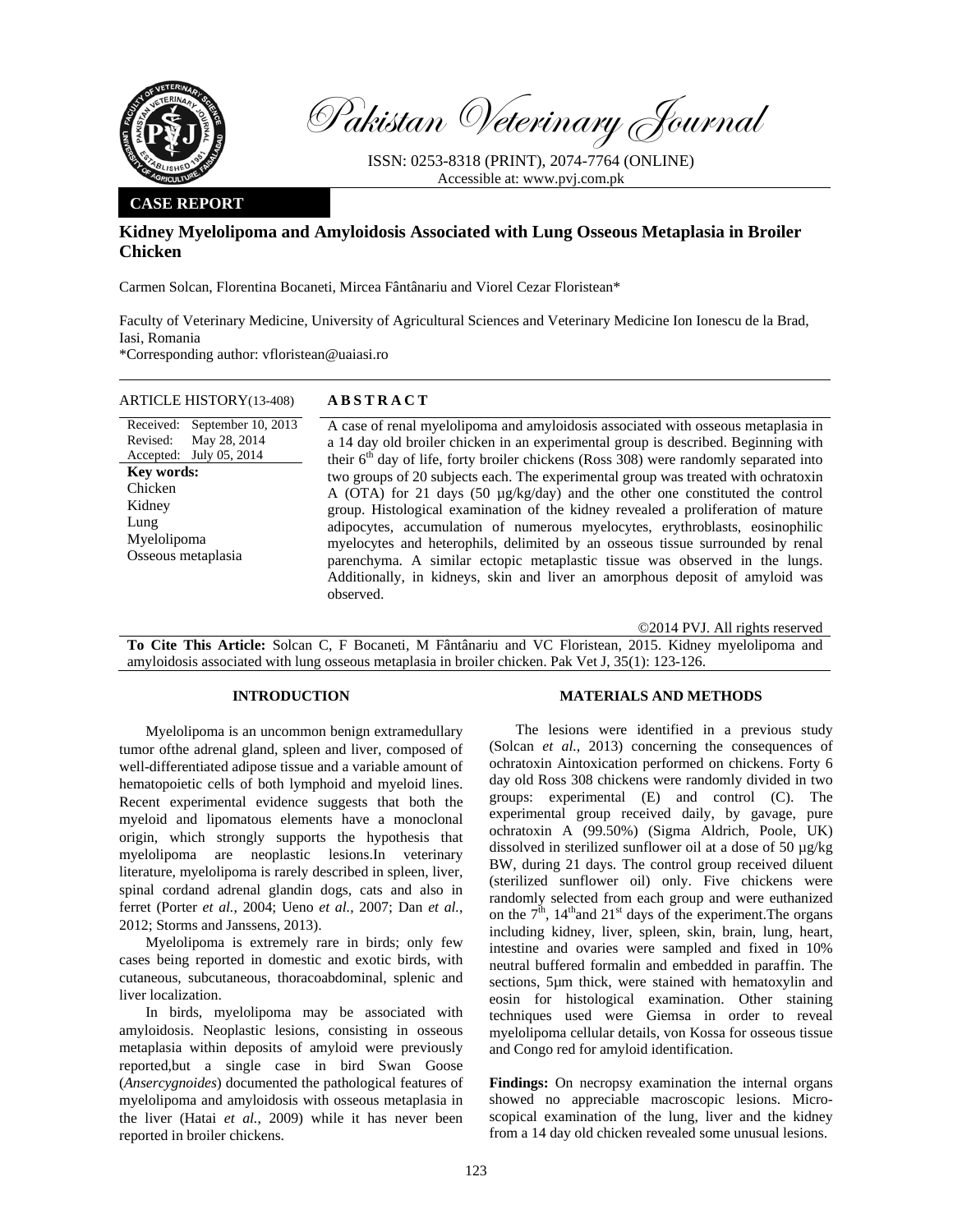

Fig. 1: Kidney myelolipoma in a 14 day old chicken. Lb - lipoblast, Eb erythroblast; Mb - myeloblast; Me - eosinophilic myelocyte; Mh heterophilicmyelocyte. Giemsa; Bar=50 µm.



**Fig. 2:** Lung from 14 day old chicken. Ectopic osseous tissue (arrow). H & E; Bar=100 µm.



**Fig. 3:** A) Osseous tissue surrounding kidney myelolipoma in a 14 day old chicken (arrow), B) Ectopic osseous tissue in lung from a 14 day old chicken (arrow). Von Kossa; Bar=50 (A) and 100µm (B).



**Fig. 4:** Kidney myelolipoma specific cells in a 14 day old chicken. Giemsa; Bar=50 µm.



**Fig. 5:** A) Kidney from a 14 day old chicken. Amyloid deposits placed in arteriolar wall (arrows); B) Liver from a 14 day old chicken. Deposits of amyloid under the hepatic capsule (arrows) and C) Amyloid deposits in breast skin from a 14 day old chicken (arrow). Congo red; Bar=50 µm A and C; Bar=100 µm B.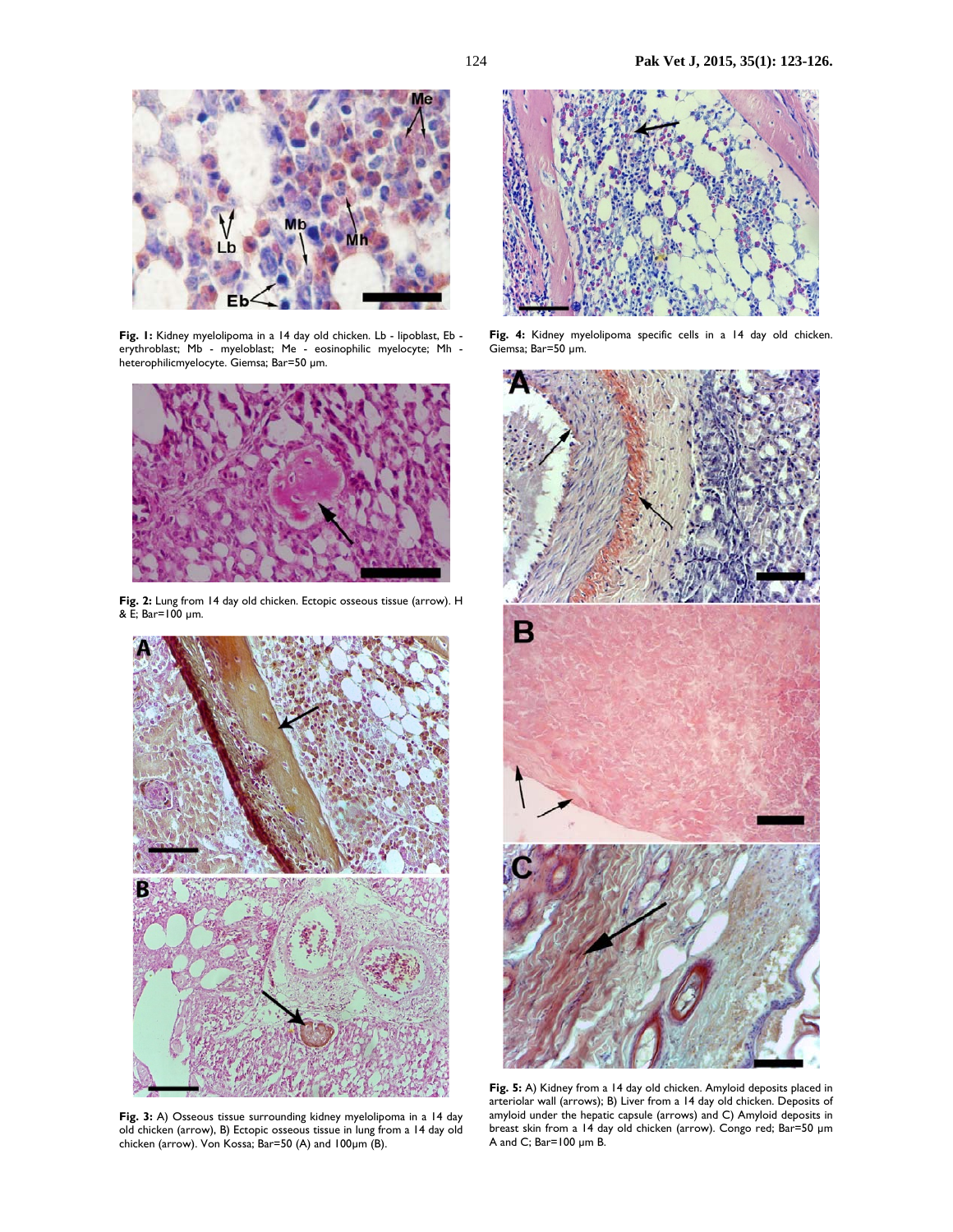In kidney, proliferation of mature adipocytes, accumulation of numerous myeloblasts, erythroblasts, eosinophilic and heterophilic myelocytes was observed.

The lesions were well delimited by an acidophilic structure, surrounded by renal parenchyma (Fig. 1). Surprisingly, such a structure was also seen in the lung resembling with an osseous tissue (Fig. 2). Von Kossa staining of the kidney and lung sections reveals the osseous tissue at the border of the kidney myelolipoma (Fig. 3a) and the abnormal presence of ectopic osseous tissue in the lung (Fig. 3b). Eosinophilic myelocytes and heterophils with intracytoplasmic granules and round nuclei were identified in kidney by Giemsa stain (Fig. 4). Additionally, deposits of amyloid were identified in kidneys, liver and skin of investigated chickens. In kidney, the amyloid deposits were present in the arteriolar wall (Fig. 5a), interstitial space and in the basal membrane of the renal tubules. In liver, a mild to moderate deposits of amyloid were noted mainly in arterial walls, under hepatic capsule (Fig. 5b) and in Disse spaces. Also, amyloid deposits were present in skin from chest region (Fig. 5c). Corroborating all these aforementioned lesions, this case was diagnosed as renal myelolipoma associated with a mild amyloidosis and osseous metaplasia in the lungs.

#### **DISCUSSION**

Myelolipoma is rarely encountered in humans,the majority occurs within the adrenal glands, but several extra-adrenal ones have been reported (Talwalkar and Shaheen, 2006; Zieker *et al.*, 2008). These lesions are occasionally incidental findings and are highlighted during of diagnosis procedure (computed tomography) for other affections (Porter *et al.*, 2004). In veterinary literature, myelolipoma was reported in dogs, cats, and nonhuman primates. Like in human counterpart, myelolipoma in animal is diagnosed incidentally at necropsy, with no previous symptoms related to the lesions, except the cases when the tumor size might affect a normal function of an organ, such in a dog with spinal myelolipoma responsible for acute paraplegia.

Until now, 8 cases of myelolipoma were reported in exotic and domestic birds, with different locations: 3 in liver, 1 in cutaneous tissue, 3 subcutaneous and 1 located in thoracoabdominal region. To the author's knowledge, this is the first report of kidney myelolipoma in a broiler chicken. Some authors suggested that the proliferation of the hematopoietic cells might be a consequence of the association of myelolipoma tissue with bone marrow and therefore an infiltration with immature stem cells is induced.

Since the origin of myelolipoma is uncertain, it has been hypothesized that the starting point of the neoplasm might be represented by direct extension of bone marrow from the adjacent interosseous bone, activated by hematopoieticstimuli (Hatai *et al.*, 2008), such as prolonged hypoxia and anemia. Another speculation about the tumor origin is represented by a choristoma, which is defined as normal tissue with an abnormal localization, with the possibility to arise from choristomatous hematopoietic stem cells. Some authors suggested that since the histogenesis is not completely understood, the

myelolipoma could represent hamartoma choristomarather than true neoplasms. Some authors stated that few species of birds are prone to systemic amyloidosis; for *Anseriformes* this pathological disorder is recognized as an important cause of death and since the symptoms of amyloidosis are generally non-specific, for a right diagnosis is necessary histopathology examination following biopsy or necropsy.In chickens, in this respect, it has been described in 2 young layer flocks. Amyloidosis was associated with chronic inflammatory diseases, such as lameness in commercial brown layer hens (Ueno *et al.*, 2007) and inflamed joints induced by *Mycoplasma synoviae* in commercial breed of turkey and bumblefoot in swan goose (Suzuki *et al.*, 2010) have been reported. Although a concise relationship between amyloidosis and a chronic inflammation is not established, the present case might be considered as an amyloidosis consecutively to secondary infections associated with the immunosuppression caused by a prolonged ingestion of high doses of ochratoxin A.

Also, foci of ossification have been found in myelolipoma of animals. The ectopic ossification has been described in other subtypes: heterotopic ossification and osseous choristoma. Osseous choristoma is a lesion that is microscopically characterized by normal bone in abnormal sites, while the heterotopic ossification is an alteration that usually occurs as secondary to metastatic mineralization from chronic disease or dystrophic mineralization. However, in human and animal species, the formation of metaplastic bone was remarked to be associated with adrenal myelolipoma and with pulmonary amyloid deposits. It is believed, since the mechanism of ossification observed both in amyloidosis and myelolipoma is unknown, the underlying mechanism responsible is represented by a reactive non-specific lesion. As was suggested by other authors, association of the cutaneous myelolipoma with bone tissue formation is secondary to the stromal tissue formation of the myelolipoma.

Briefly, the presence of the hematopoietic cells, adipose cells with amyloid deposits and bone ossification is consistent with a diagnosis of myelolipoma associated with amyloidosis and osseous metaplasia. The findings suggest that the present lesions may be associated with ochratoxin intoxication and thus, the possible implications, remain to be investigated.

#### **REFERENCES**

- Dan D, S Bahadursingh, S Hariharan, C Ramjit, V Naraynsingh and R Maharaj, 2012. Extra-adrenal perirenal myelolipoma. A case report and review of literature. G Chir, 33: 62-65.
- Hatai H, K Ochiai, M Murakami, S Imanishi, Y Tomioka, T Toyoda, K Ohashi and T Umemura, 2008. Prevalence of fowl glioma-inducing virus in chickens of zoological gardens in Japan and nucleotide variation in the env gene. J Vet Med Sci, 70: 469-474.
- Hatai H, K Ochiai, S Nakamura, T Kamiya, M Ito, H Yamamoto, Y Sunden and T Umemura, 2009. Hepatic myelolipoma and amyloidosis with osseous metaplasia in a swan goose (*Anser cygnoides*). J Comp Pathol, 141: 260-264.
- Porter BF, SD Goens, KM Brasky and GB Hubbard, 2004. A case report of hepatocellular carcinoma and focal nodular hyperplasia with a myelolipoma in two chimpanzees and a review of spontaneous hepatobiliary tumors in non-human primates. J Med Primatol, 33: 38-47.